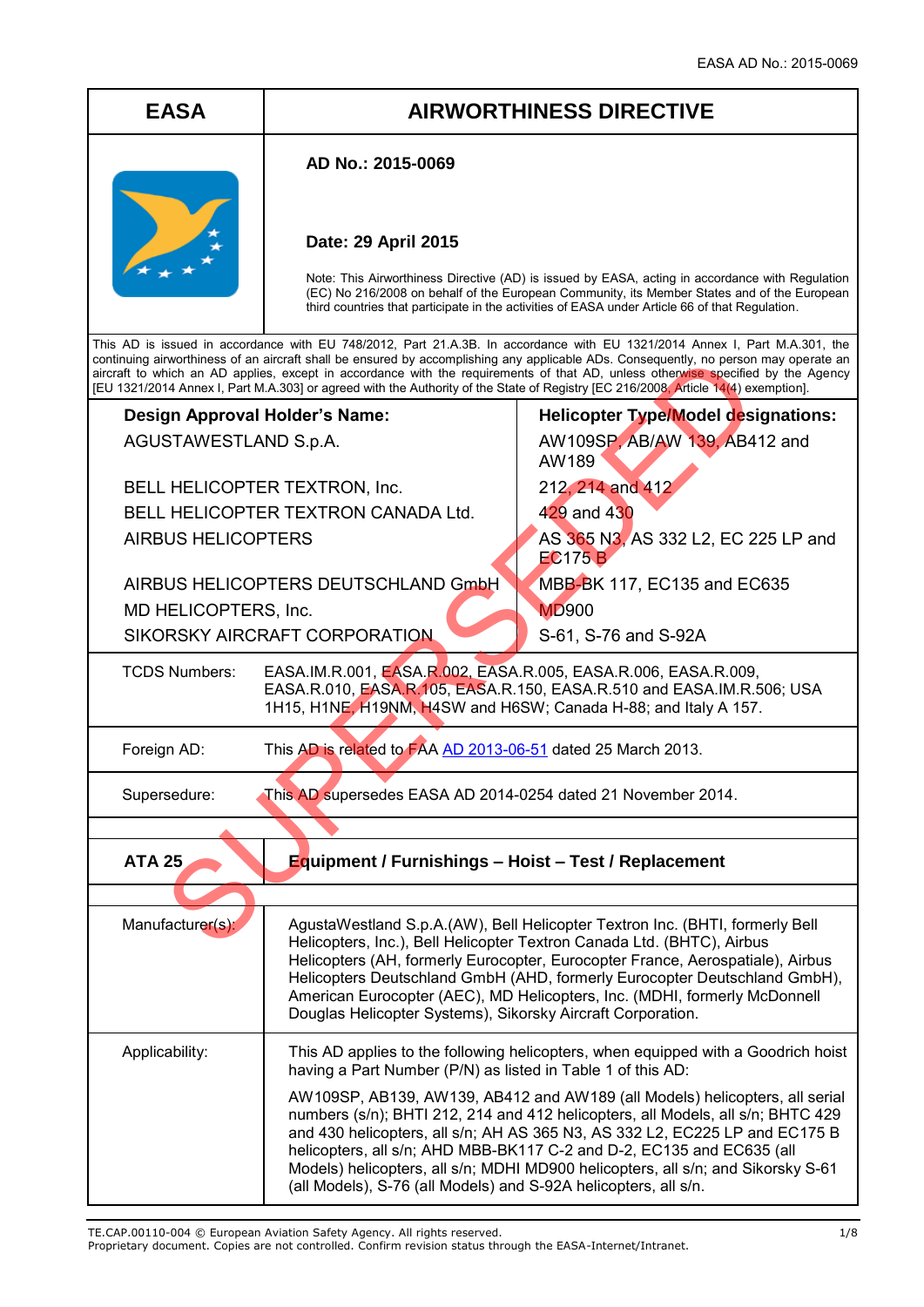| Reason:         | During a maintenance check flight with a MBB-BK 117 C-2 helicopter, a dummy<br>load of 552 lb (250 kg) was picked up in order to conduct a "maximum load cycle"<br>on the rescue hoist. The cable reeled-out without further command of the<br>operator, causing the test dummy load to impact the ground.                                                                                                                                                                                                    |
|-----------------|---------------------------------------------------------------------------------------------------------------------------------------------------------------------------------------------------------------------------------------------------------------------------------------------------------------------------------------------------------------------------------------------------------------------------------------------------------------------------------------------------------------|
|                 | The results of further examinations on the subject hoist determined that the<br>overload clutch had failed. The overload clutch design is common to all Goodrich<br>externally mounted rescue hoists listed in Table 1 of this AD.                                                                                                                                                                                                                                                                            |
|                 | This condition, if not detected and corrected, could lead to further cases of in-<br>flight loss of the hoist load, possibly resulting in injury to persons on the ground or<br>in a hoisting accident.                                                                                                                                                                                                                                                                                                       |
|                 | To address this unsafe condition, EASA issued Emergency AD 2013-0065-E to<br>require identification of the installed hoist and, for affected hoist installations, a<br>one-time load check test of the externally mounted hoist. The original AD was<br>superseded by AD 2013-0077-E and then revised to 2013-0077R1 to adjust<br>applicability and compliance time.                                                                                                                                          |
|                 | Since EASA AD 2013-0077R1 was issued, the investigation identified that<br>another uncommanded cable reel-out with loss of load had occurred in 2007. An<br>additional hoist also failed the overload test required by the AD. The cause for<br>this failure has not yet been determined.                                                                                                                                                                                                                     |
|                 | Prompted by these findings, EASA issued AD 2013-0275 (later revised), retaining<br>the requirements of EASA AD 2013-0077R1, which was superseded, requiring<br>implementation of operating restrictions, repetitive tests and introducing a<br>reduced time between overhauls for the affected hoists.                                                                                                                                                                                                        |
|                 | Since EASA AD 2013-0275R1 was issued, other hoists failed the required load<br>check. The investigation also determined that a stack-up of production<br>tolerances, in combination with operational factors, could result in degraded<br>performance of the clutch.                                                                                                                                                                                                                                          |
|                 | Prompted by these findings, EASA issued AD 2014-0201, retaining the<br>requirements of EASA AD 2013-0275R1, which was superseded, to require<br>closer monitoring of the clutch through enhanced load checks and, in case of a<br>partial peel out, removal of the hoist.                                                                                                                                                                                                                                     |
|                 | Since EASA AD 2014-0201 was issued, AH and AHD revised their service<br>publications, providing more detailed instructions which are considered necessary<br>to ensure continued safe hoist operation.                                                                                                                                                                                                                                                                                                        |
|                 | Consequently, EASA issued AD 2014-0254, retaining the requirements of EASA<br>AD 2014-0201, which was superseded, to require operators to use the latest<br>instructions of the design approval holder, as applicable. That AD also removed<br>reference to Goodrich Alert Service Bulletin (ASB) 44301-10-18 because the use<br>of the instructions of that ASB is only acceptable when approved by the<br>applicable helicopter design (change) approval holder, through a specific 'cover'<br>publication. |
|                 | Since EASA AD 2014-0254 was issued, field load checks and additional testing<br>have confirmed a high scatter of clutch setting values and sensitivity to certain<br>environmental factors. In two occasions, field load checks with high load setting<br>clutches have also resulted in cable ruptures on ground.                                                                                                                                                                                            |
|                 | For the reasons described above, this AD retains the requirements of EASA AD<br>2014-0254, which is superseded, but raises the acceptable lower limit of the<br>clutch setting and requires a reduction of the maximum load on the hoist for<br>colder temperatures. It also requires replacement of cables that have been load-<br>tested at 1 500 lb [680 kg] or more.                                                                                                                                      |
|                 | This AD is still considered an interim action and further AD action may follow.                                                                                                                                                                                                                                                                                                                                                                                                                               |
| Effective Date: | 06 May 2015                                                                                                                                                                                                                                                                                                                                                                                                                                                                                                   |

TE.CAP.00110-004 © European Aviation Safety Agency. All rights reserved. 2/8

Proprietary document. Copies are not controlled. Confirm revision status through the EASA-Internet/Intranet.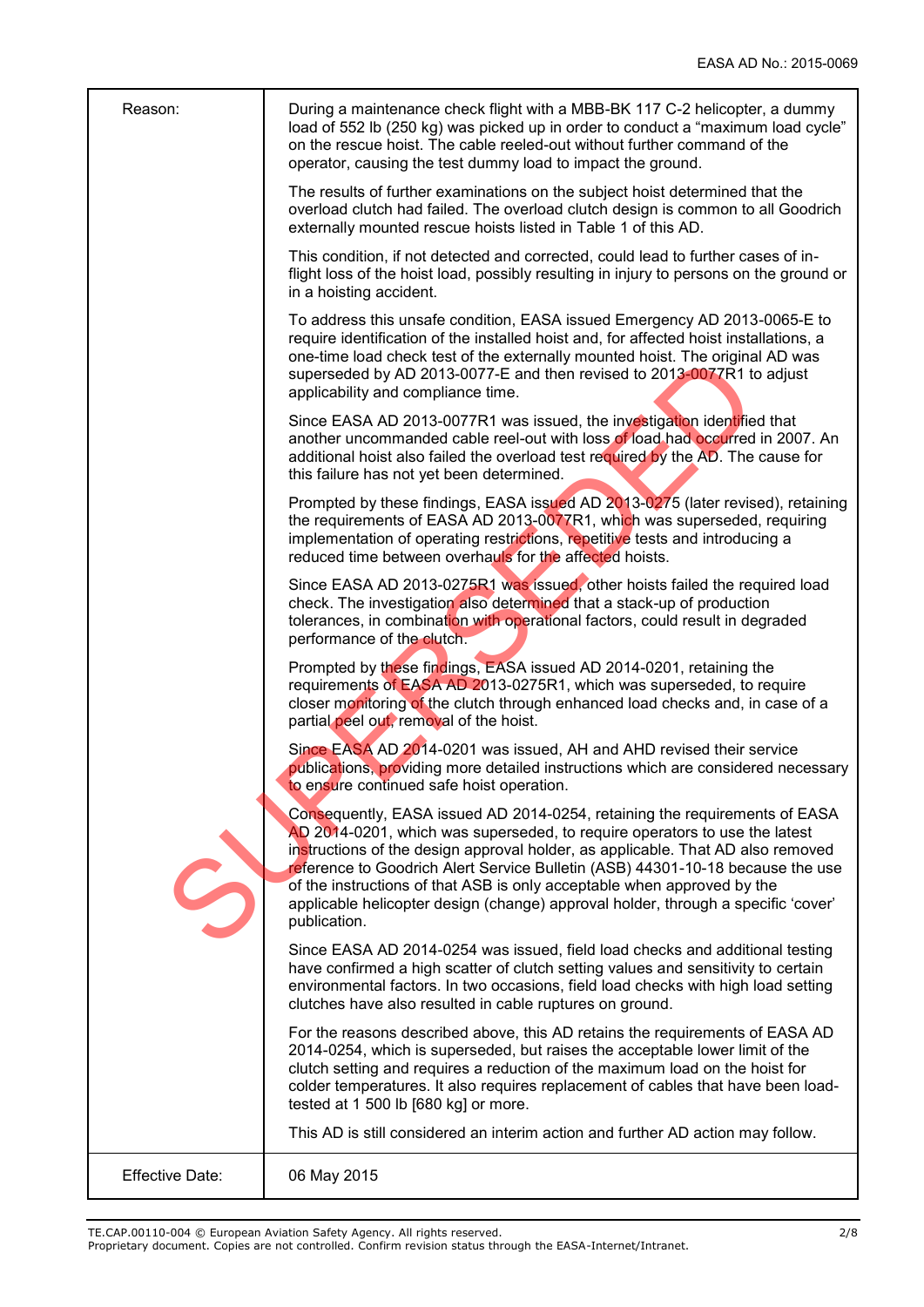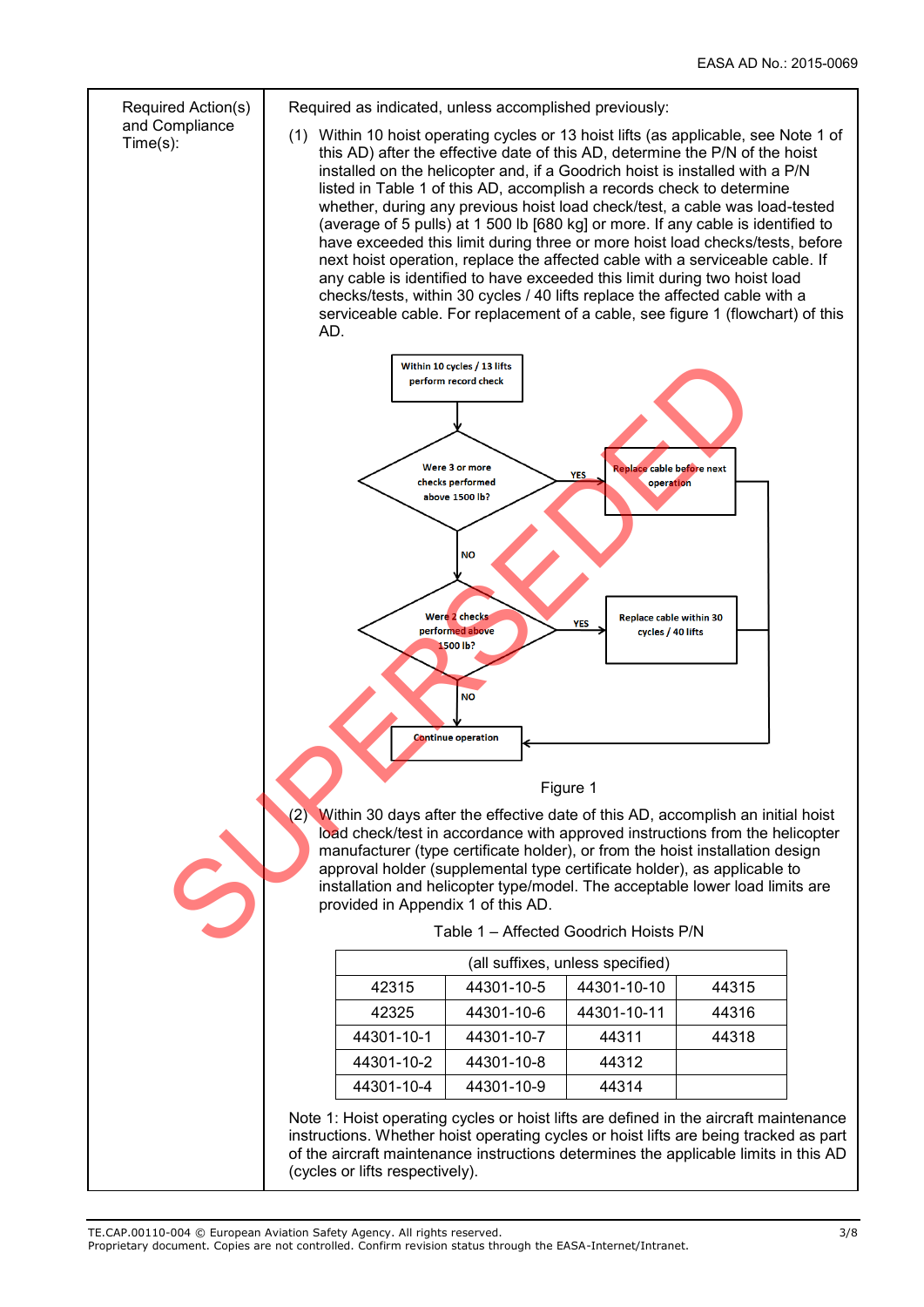| (3) Within the time interval, or hoist operating cycles/hoist lifts specified in the<br>approved instructions from the type certificate holder, or from the<br>supplemental type certificate holder, as applicable, whichever occurs first<br>after the initial load check as required by paragraph (1) of this AD, and,<br>thereafter, at intervals not to exceed the values (calendar time, or hoist<br>operating cycles/hoist lifts, whichever occurs first) as specified in those same<br>instructions, as applicable, accomplish a hoist load check/test (see Note 1 of<br>this AD) in accordance with the instructions for on-going testing. The<br>acceptable lower load limits are provided in Appendix 1 of this AD. |
|-------------------------------------------------------------------------------------------------------------------------------------------------------------------------------------------------------------------------------------------------------------------------------------------------------------------------------------------------------------------------------------------------------------------------------------------------------------------------------------------------------------------------------------------------------------------------------------------------------------------------------------------------------------------------------------------------------------------------------|
| (4) If, during any test as required by paragraph (2) or (3) of this AD, as<br>applicable, a cable used for operation is load-tested at 1 500 lbs [680 kg] or<br>more, before next hoist operation, replace the cable with a serviceable cable.                                                                                                                                                                                                                                                                                                                                                                                                                                                                                |
| (5) If, during any hoist load check/test as required by paragraph (2) or (3) of this<br>AD, as applicable, the hoist fails the test, deactivate the hoist and, before<br>next hoist operation, replace the hoist with a serviceable hoist, as defined in<br>Table 2 of this AD.                                                                                                                                                                                                                                                                                                                                                                                                                                               |
| Table 2 - Serviceable Goodrich Hoists                                                                                                                                                                                                                                                                                                                                                                                                                                                                                                                                                                                                                                                                                         |
| A hoist having a P/N not listed in Table 1 of this AD                                                                                                                                                                                                                                                                                                                                                                                                                                                                                                                                                                                                                                                                         |
| A hoist having a P/N as listed in Table 1 of this AD, with an overload<br>clutch assembly which has accumulated less than 24 months, or<br>1 200 hoist cycles/1 600 hoist lifts since new, or since last overhaul                                                                                                                                                                                                                                                                                                                                                                                                                                                                                                             |
| A hoist having a P/N as listed in Table 1 of this AD, with an overload<br>clutch assembly which has accumulated less than 24 months, or<br>1 200 hoist cycles/1 600 hoist lifts since 04 December 2013 [the<br>effective date of EASA AD 2013-0275]                                                                                                                                                                                                                                                                                                                                                                                                                                                                           |
| (6) If a hoist test as required by paragraph (2) or (3) of this AD cannot be<br>accomplished for lack of approved instructions from the helicopter<br>manufacturer (type certificate holder), or from the hoist installation design<br>approval holder (supplemental type certificate holder), as applicable, before<br>next hoist operation, remove or deactivate the hoist.                                                                                                                                                                                                                                                                                                                                                 |
| (7) Within 24 months, or 1 200 hoist operating cycles / 1 600 hoist lifts<br>accumulated after 04 December 2013 [the effective date of EASA AD<br>2013-0275], or at the next scheduled hoist overhaul, whichever occurs first,<br>and, thereafter, at intervals not to exceed 24 months, or 1 200 hoist operating<br>cycles/1 600 hoist lifts, whichever occurs first, replace the hoist with a<br>serviceable hoist, noting the installation requirements of paragraph (8) of this<br>AD.                                                                                                                                                                                                                                    |
| (8)<br>From the effective date of this AD, it is allowed to install an affected Goodrich<br>hoist, having a P/N as listed in Table 1 of this AD, on any helicopter, provided<br>that it is a serviceable hoist, as defined in Table 2 of this AD and, prior to<br>hoisting operation, the hoist has passed a test as specified in paragraph (2)<br>of this AD. Following installation, the repetitive actions required by this AD<br>must be accomplished.                                                                                                                                                                                                                                                                    |
| (9) From the effective date of this AD, apply the following hoist operation<br>limitations and inform all flight crew members and hoist operators<br>accordingly:                                                                                                                                                                                                                                                                                                                                                                                                                                                                                                                                                             |
| Operation with extended cable and load on the hook:                                                                                                                                                                                                                                                                                                                                                                                                                                                                                                                                                                                                                                                                           |
| Maximum permissible bank angle in turn is 20°                                                                                                                                                                                                                                                                                                                                                                                                                                                                                                                                                                                                                                                                                 |
| - Warning: exceeding 15° of lateral pendulum angle/helicopter<br>vertical axis can lead to clutch slippage                                                                                                                                                                                                                                                                                                                                                                                                                                                                                                                                                                                                                    |
| Correct functioning of the overload clutch is not guaranteed<br>throughout the operating envelope                                                                                                                                                                                                                                                                                                                                                                                                                                                                                                                                                                                                                             |
|                                                                                                                                                                                                                                                                                                                                                                                                                                                                                                                                                                                                                                                                                                                               |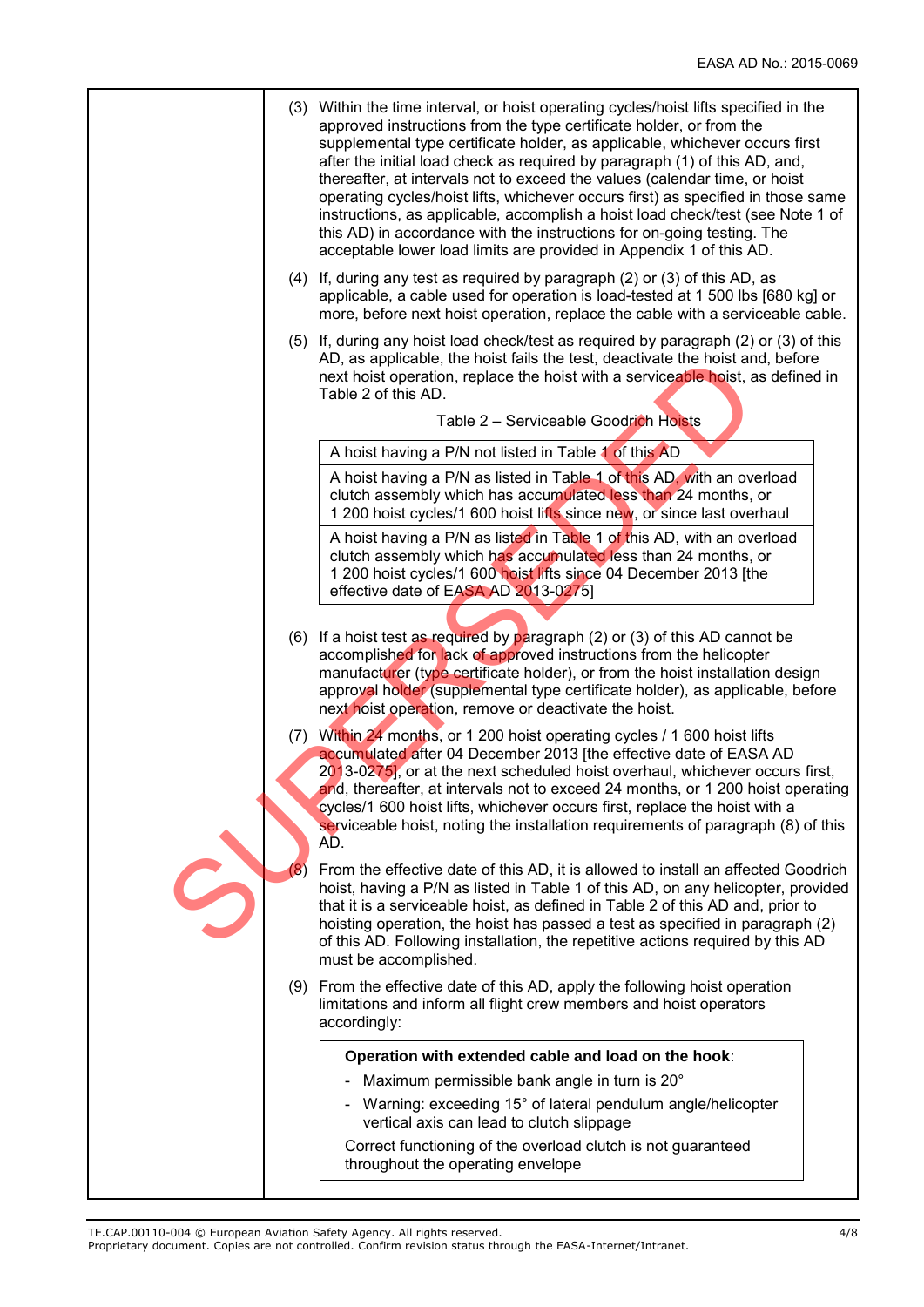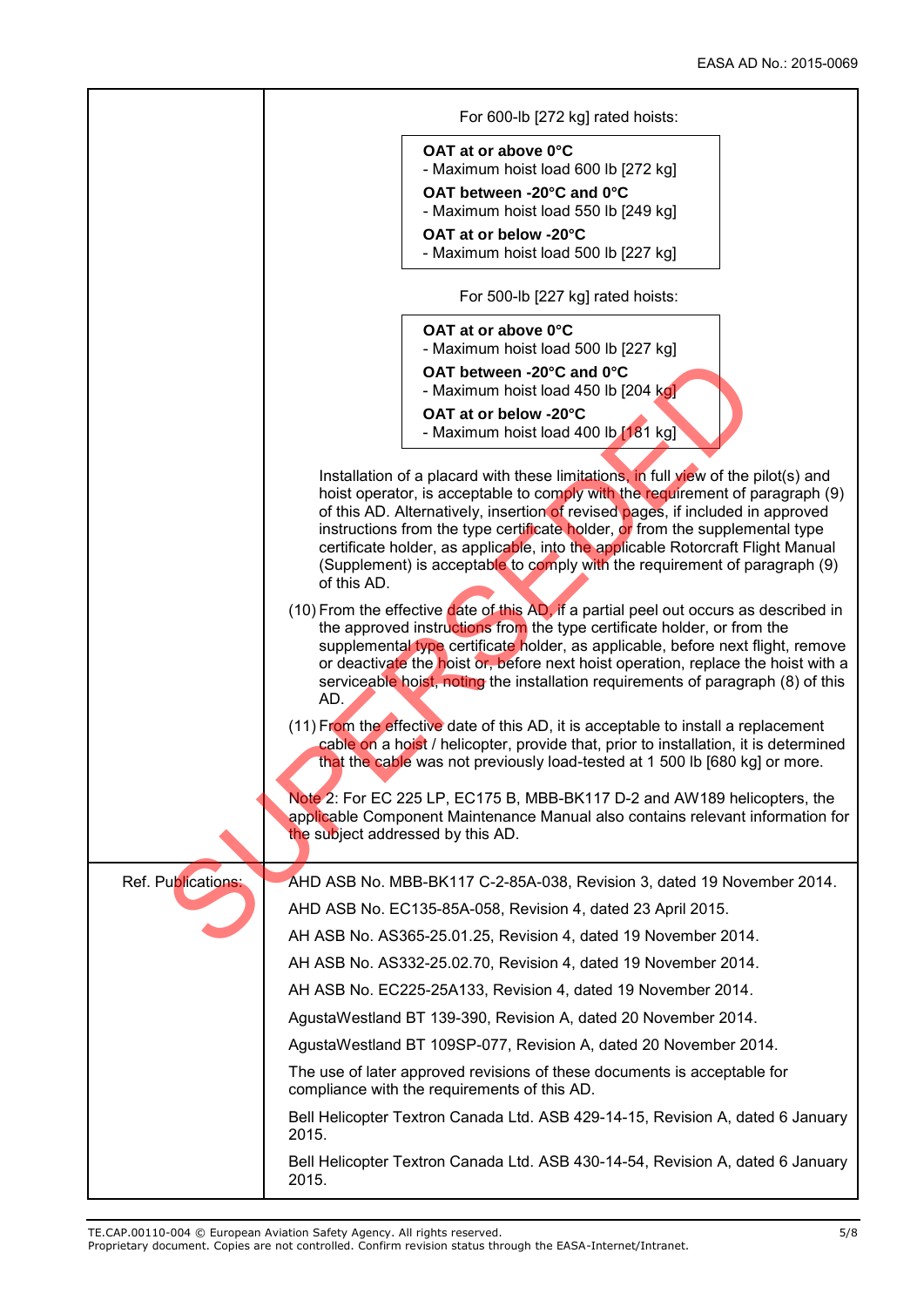|          | Bell Helicopter Textron, Inc.: None.<br>MD Helicopters, Inc.: None.                                                                                                                                                                                                            |  |  |  |  |
|----------|--------------------------------------------------------------------------------------------------------------------------------------------------------------------------------------------------------------------------------------------------------------------------------|--|--|--|--|
|          | Sikorsky Aircraft Corporation: None.                                                                                                                                                                                                                                           |  |  |  |  |
| Remarks: | 1. If requested and appropriately substantiated, EASA can approve Alternative<br>Methods of Compliance for this AD.                                                                                                                                                            |  |  |  |  |
|          | Based on the required actions and the compliance time, EASA have decided<br>2.<br>to issue a Final AD with Request for Comments, postponing the public<br>consultation process until after publication.                                                                        |  |  |  |  |
|          | 3. Enquiries regarding this AD should be referred to the Safety Information<br>Section, Certification Directorate, EASA. E-mail: ADs@easa.europa.eu.                                                                                                                           |  |  |  |  |
|          | 4. For any question concerning the technical content of the requirements in this<br>AD, please contact one of the following, as applicable to helicopter (TC<br>holder) or hoist installation approval (STC holder):                                                           |  |  |  |  |
|          | AgustaWestland S.p.A. Customer Support,<br>Via del Gregge, 100 - 21015 Lonate Pozzolo (VA) - Italy<br>Telephone + 39 0331 664600, Fax + 39 0331 664684<br>E-mail: custserv@agustawestland.com.                                                                                 |  |  |  |  |
|          | Bell Helicopter Textron, Inc., P.O. Box 482, Fort Worth, Texas 76101, USA.<br>Telephone +1 817-280-3391, Fax +1 817-280-6466.                                                                                                                                                  |  |  |  |  |
|          | Bell Helicopter Textron Canada, Engineering Department, 12800 rue de<br>l'Avenir, Mirabel, Québec J7J 1R4, Canada, Telephone +1 450-971-6500,<br>Fax +1 450-437-6382. Publications for both BHTI and BHTC types are<br>available at http://www.bellcustomer.com/bulletins.cfm. |  |  |  |  |
|          | Airbus Helicopters (STDI) - Aéroport de Marseille Provence 13725,<br>Marignane Cedex, France. Telephone +33 (0) 4 42 85 97 97,<br>Fax +33 (0) 4 42 85 99 66, E-mail: Directive.technical-support@airbus.com.                                                                   |  |  |  |  |
|          | Airbus Helicopters Deutschland GmbH, Industriestrasse 4, 86607<br>Donauwörth, Germany. Telephone + 49 (0)151-1422 8976.                                                                                                                                                        |  |  |  |  |
|          | MD Helicopters Inc., Attn: Customer Support Division, 4555 East McDowell<br>Road, Mail Stop M615, Mesa, Arizona 85215-9734, USA.<br>Telephone +1-800-388-3378    Fax +1-480-346-6813<br>or on the Web at http://www.mdhelicopters.com.                                         |  |  |  |  |
|          | Sikorsky Aircraft Corporation, Commercial Product Support, 6900 Main<br>Street, P.O. Box 9729, Stratford, Connecticut 06497-9129, USA,<br>Telephone +1 203-416-4299, E-mail: sikorskywcs@sikorsky.com.                                                                         |  |  |  |  |
|          |                                                                                                                                                                                                                                                                                |  |  |  |  |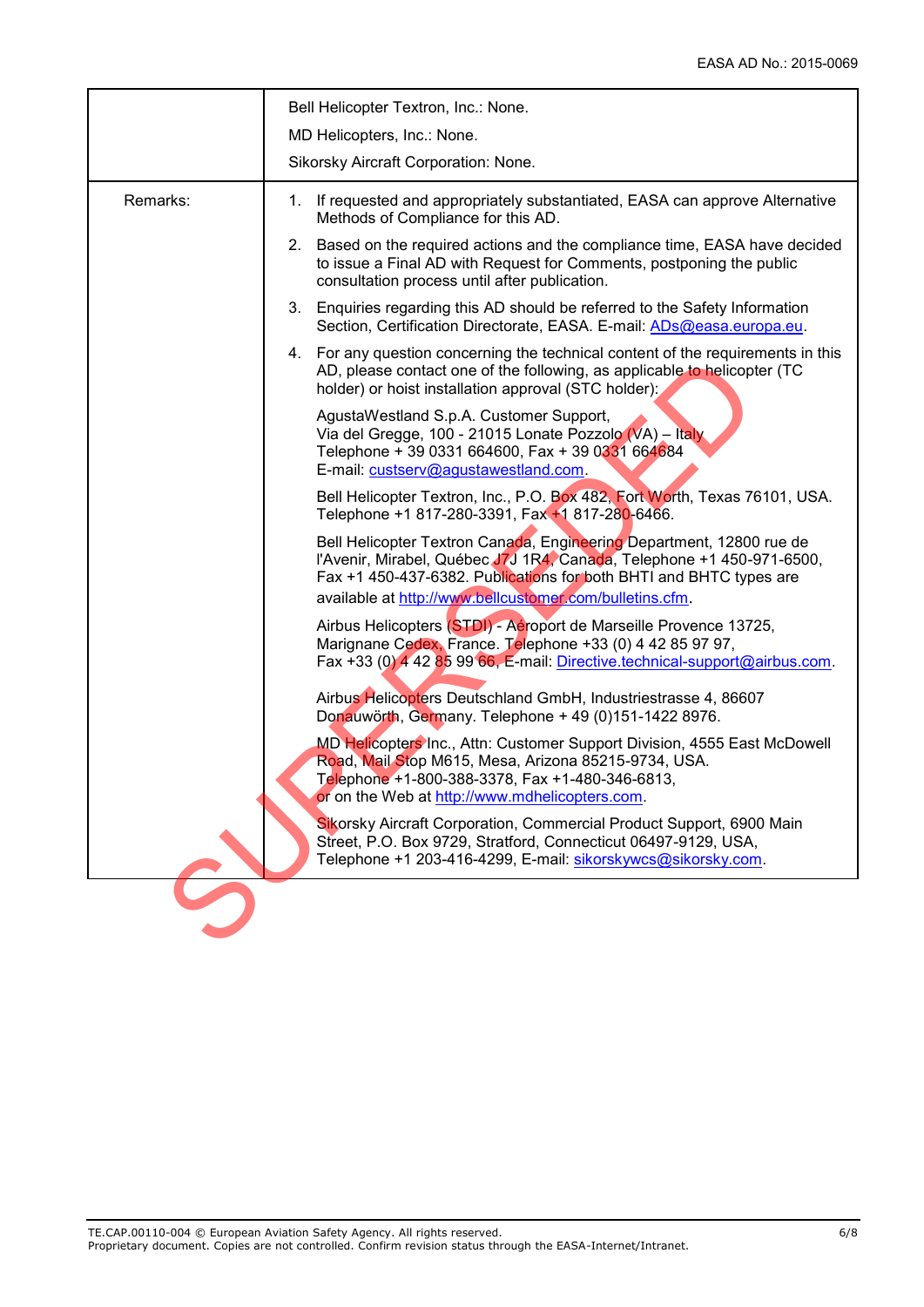| $^\circ \text{C}$ | lb   | $\mathbf{C}$ | lb   | $\mathbf{C}$ | lb   |  |
|-------------------|------|--------------|------|--------------|------|--|
| 0                 | 1200 | 17           | 1255 | 34           | 1310 |  |
| 1                 | 1203 | 18           | 1258 | 35           | 1313 |  |
| $\overline{2}$    | 1206 | 19           | 1262 | 36           | 1317 |  |
| 3                 | 1210 | 20           | 1265 | 37           | 1320 |  |
| 4                 | 1213 | 21           | 1268 | 38           | 1323 |  |
| 5                 | 1216 | 22           | 1271 | 39           | 1326 |  |
| 6                 | 1219 | 23           | 1275 | 40           | 1330 |  |
| 7                 | 1223 | 24           | 1278 | 41           | 1333 |  |
| 8                 | 1226 | 25           | 1281 | 42           | 1336 |  |
| 9                 | 1229 | 26           | 1284 | 43           | 1339 |  |
| 10                | 1232 | 27           | 1287 | 44           | 1343 |  |
| 11                | 1236 | 28           | 1291 | 45           | 1346 |  |
| 12                | 1239 | 29           | 1294 | 46           | 1349 |  |
| 13                | 1242 | 30           | 1297 | 47           | 1352 |  |
| 14                | 1245 | 31           | 1300 | 48           | 1356 |  |
| 15                | 1249 | 32           | 1304 | 49           | 1359 |  |
| 16                | 1252 | 33           | 1307 | 50           | 1362 |  |

Appendix 1 – Acceptable lower limits for hoist clutch setting

Table 1-A: Lower Load Limit, 600-lb [272 kg] rated hoists



Figure 1-A: Acceptable lower load limit for 600-lb [272 kg] rated hoists